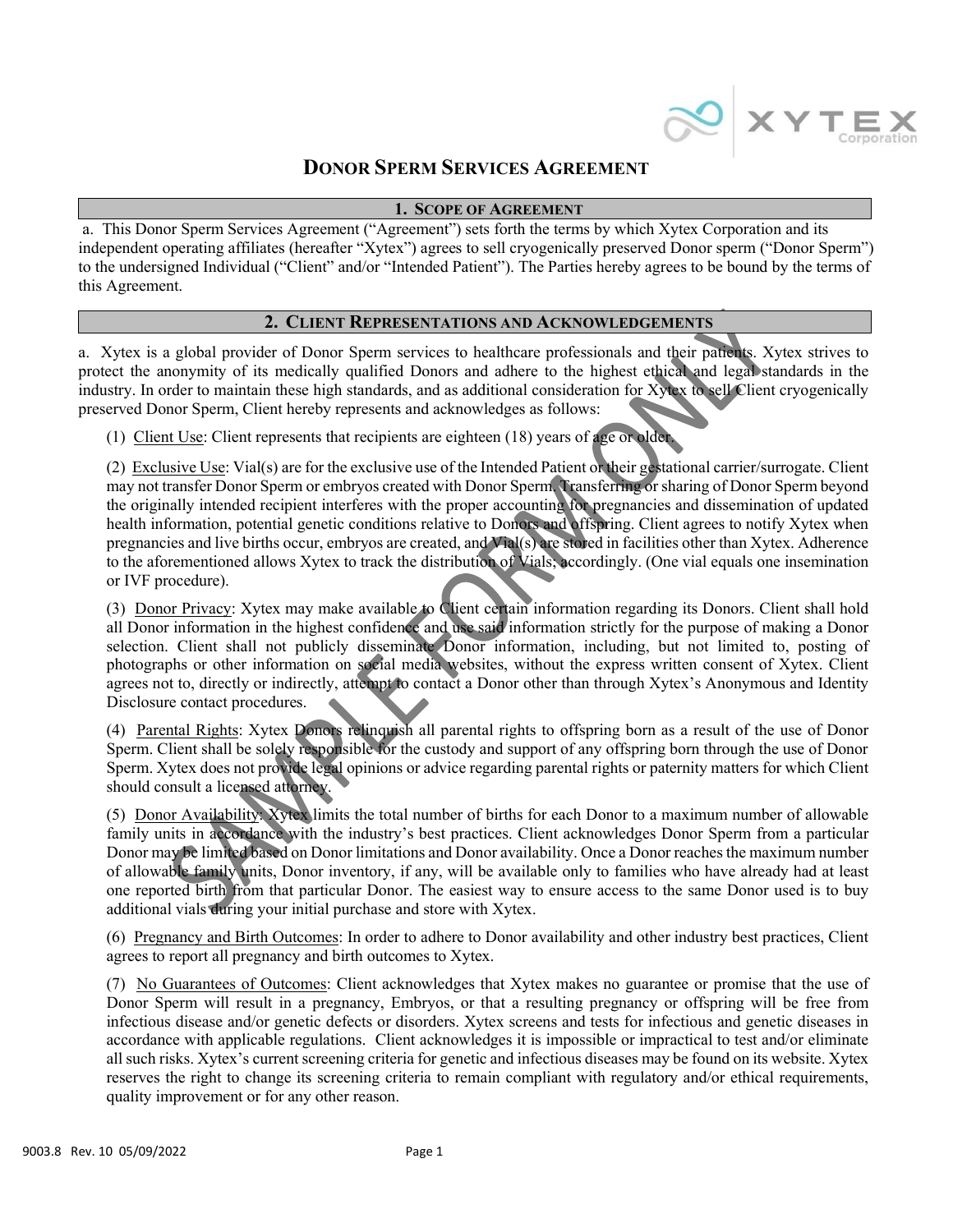(8) Donor Screening Requirement Changes: Changes to Donor screening requirements or the discovery of new medical or genetic information about a Donor may restrict or prohibit the release of Specimens. If the release of Specimens are restricted, a signed consent may be required from Client prior to the release of the Specimens. On rare occasions, Xytex may prohibit the release of Specimens. Client acknowledges and accepts the risk that Specimens

may be restricted or prohibited from release due to changes in Donor screening requirements or the discovery of new medical or genetic information about a Donor.

(9) Disease Screening: Client acknowledges Donors may be carriers for certain inheritable conditions or diseases. Xytex uses a third‐party to test for a subset of, but not ALL, such conditions and diseases; and results from testing, including any positive carrier status results, are available to Client in the form of a Genetic Test Summary. It is the responsibility of the Client with the assistance of their Healthcare Provider, to assess and determine the suitability or non‐suitability of any Donor based on paired genetic information with either an Intended Patient or with any other gamete Donor paired with the Donor's gametes.

(10) Carrier Status: After consulting with their Healthcare Provider, Client acknowledges that the carrier status testing is also limited by current detection sensitivity and accuracy rates. There is a slight possibility that any negative carrier status testing result is a "false negative," meaning a particular Donor may in fact have a positive carrier status that current testing did not detect.

(11) Genetic Assessment: Client in consultation with their Healthcare Provider should carefully assess reported genetic information as well as the potential of unknown or unreported genetic information when choosing a Donor. It is possible that updated genetic and/or medical information may become known to Xytex after Specimens have been transferred out of Xytex's possession. Xytex believes that the longer the time between Xytex's shipping Specimens and their use, the more likely that such information may arise prior to any Client using Specimens or embryos created.

(12) Updated Information: While Xytex may from time to time receive and disseminate updated clinically significant medical and/or genetic information with Client and/or Client's Healthcare Provider, it is up to the Client, prior to using any Specimens obtained from Xytex to check the Donor's profile on the website for updated medical/genetic information.

(13) Xytex Vetting: Xytex's vetting of the Donor's medical, genetic, and background information, occurs on or about the time of the Donor's initial Specimen donation. Although Xytex is not obligated hereunder (or otherwise) to disclose or share with Client or Client's Healthcare Provider any updated clinically significant medical, genetic, or background information, in the event Xytex does share any such updated information, it is up to the client to consult a genetic counselor, or other appropriate professional. Xytex is not a medical provider, and cannot provide medical advice. Notwithstanding the foregoing, nothing contained herein shall be deemed to impose upon Xytex any duty or obligation to share with Client or Client's Healthcare Provider any updated information about a Donor or Specimen, of which it becomes aware, whether or not it is determined that such updated information is, or may be, clinically significant or actionable medical, genetic, and/or background information. Furthermore, no assurances can be given that Donors will provide to Xytex, or that Xytex will receive or come to know of, any such updated information, notwithstanding any contractual or other obligations, if any, on the part of Donors to so provide Xytex with any such updated information.

b. All Purchases Are Final: Client acknowledges all purchases are final and Xytex will not issue refunds or exchanges except as otherwise set forth in Section 3 of this Agreement, or pursuant to Xytex's Buyback program, as described on Xytex's website.

#### 3. QUALITY STANDARDS

a. Xytex's current quality standards for Donor Sperm are available on its website. If Client's healthcare provider deems that a significantly lower sperm count than Xytex's published quality standards occurs post-thaw, Xytex will review the Quality Report Form (available on Xytex's website) provided by the Health Care Provider and determine if a replacement is warranted. The Quality Report Form MUST accompany a pregnancy outcome, and supplemental forms in order for the review to be initiated by Xytex. If Xytex determines a replacement is warranted, Xytex will provide at no additional charge, replacement vials from the same Donor, or a similar Donor if vials from the original Donor are no longer available.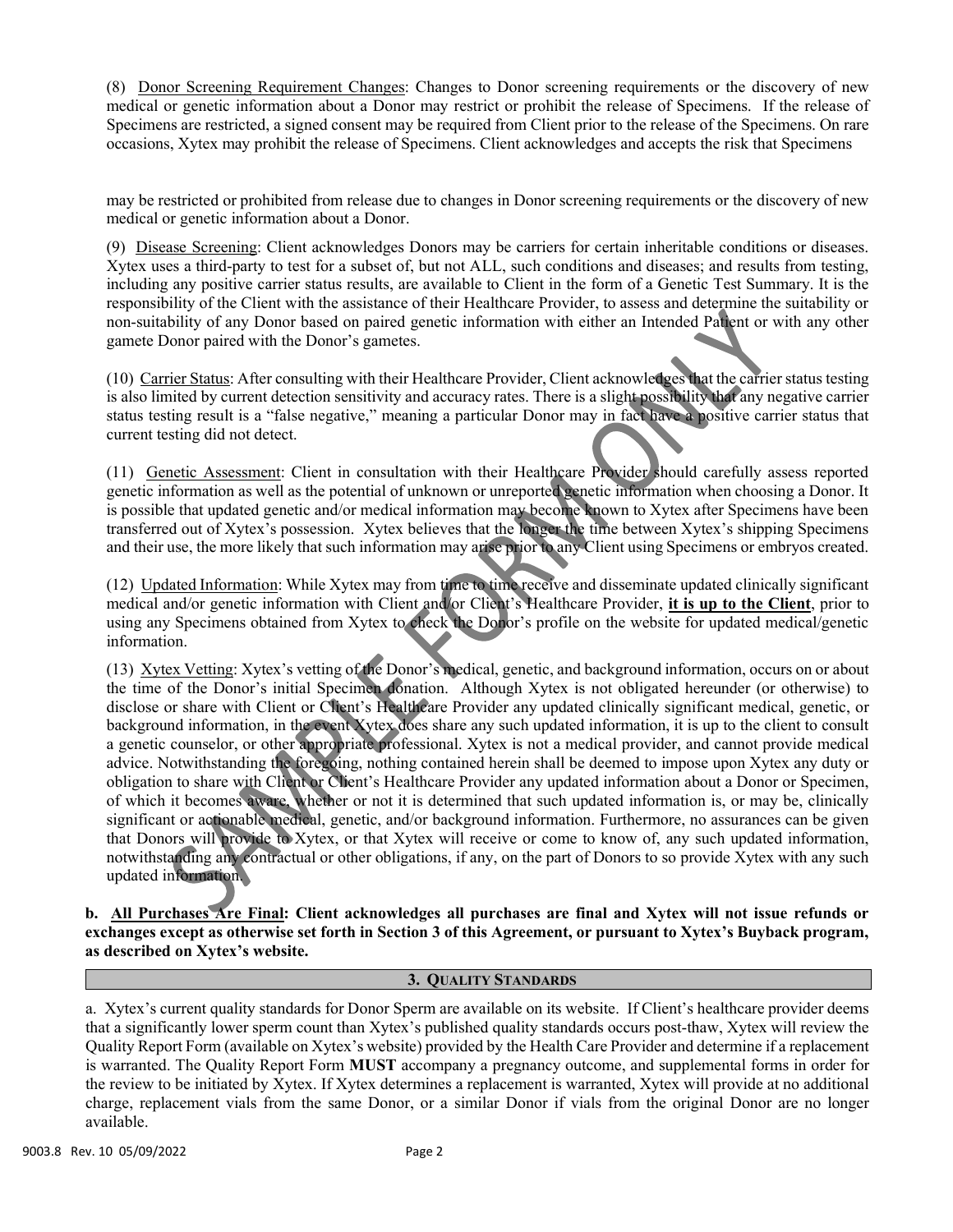#### 4. PAYMENT OF FEES

a. Payment for Donor Sperm must be made in full prior to shipment. Xytex accepts payment by major credit cards. For payments by major credit card, Client represents Client is an authorized user of the credit card and Client authorizes Xytex to charge the credit card for the price determined for the Donor Sperm, and any additional fees, at the time an order is placed. Client agrees to pay any credit card processing fees charged by credit card company. All sales are in US dollar currency.

### 5. NO WARRANTIES/LIABILITY LIMITATION

a. Reproductive medicine and working with human reproductive tissue involves risk, uncertainties, and costs.

b. All Xytex products and services are provided "AS IS" with no representations or warranties of any kind, either express or implied, including without limitation, implied warranties of merchantability or fitness for a particular purpose.

c. Further, Xytex Donor information is obtained directly from its Donors during qualification and screening. Xytex does not make any representations or warranties regarding the correctness, accuracy, reliability, timeliness or suitability of information provided by any Donor and subsequently furnished to Client. Xytex's liability related to the purchase of Donor Sperm shall be limited to the quality guarantee stated in Section 3 of this Agreement. Xytex shall not be liable for any special, incidental, consequential, punitive or exemplary damages, including costs and expenses associated with infertility treatment, including the creation of embryos in connection with this Agreement.

### 6. INDEMNIFICATION

a. Client agrees to indemnify, defend and hold harmless  $X$ ytex and its owners, shareholders, subsidiaries, officers, directors, employees, agents, representatives, contractors, healtheare providers, vendors, successors and assigns, from any and all claims, losses, demands, damages, liabilities, offsets, charges, costs, obligations, or causes of action and expenses, including attorneys' and experts' fees, asserted by any third party, including Client's spouse, intimate partner, offspring, surrogate or gestational carrier, against Xytex arising out of or related to this Agreement.

### 7. DISPUTE RESOLUTION

a. Any dispute, claim or controversy arising out of or relating to this Agreement or the breach, termination, enforcement, interpretation or validity thereof, including the determination of the scope or applicability of this Agreement to arbitrate, shall be determined by arbitration before a panel of three (3) arbitrators. Within fifteen (15) days after the commencement of arbitration, each party shall select one person to act as arbitrator, and the two so selected shall select a third arbitrator within thirty (30) days of the commencement of the arbitration. If the arbitrators selected by the Parties are unable or fail to agree upon the third arbitrator within the allotted time, the third arbitrator shall be appointed by JAMS in accordance with its rules. All arbitrators shall serve as neutral, independent and impartial arbitrators. For Clients based in the United States of America, the arbitration shall be administered by JAMS pursuant to JAMS' Streamlined Arbitration Rules and Procedures. For international Clients, the arbitration shall be administered by JAMS pursuant to JAMS' International Arbitration Rules. The place of arbitration will be in Richmond County, Georgia and the language used in the arbitral proceedings will be English. Judgment on the award rendered by the arbitrator may be entered in any court having jurisdiction thereof. This clause shall not preclude Parties from seeking provisional remedies in aid of arbitration from a court of appropriate jurisdiction. Arbitration costs will be borne equally between Xytex and Client. If the arbitrators determine a party to be the prevailing party under circumstances where the prevailing party won on some but not all of the claims and counterclaims, the arbitrators may award the prevailing party an appropriate percentage of the costs and attorneys' fees reasonably incurred by the prevailing party in connection with the arbitration. The Parties shall maintain the confidential nature of the arbitration proceeding and the Award, including the Hearing, except as may be necessary to prepare for or conduct the arbitration hearing on the merits, or except as may be necessary in connection with a court application for a preliminary remedy, a judicial challenge to an Award or its enforcement, or unless otherwise required by law or judicial decision.

#### 8. GENERAL PROVISIONS

a. Governing Law, Jurisdiction, and Venue: This Agreement shall be governed, construed, and enforced in accordance with the laws of the State of Georgia. In the event that the arbitration clause in section 7 is invalidated or voided, or there is a judicial challenge to an arbitration award, the Parties agree that the venue for any subsequent litigation shall be the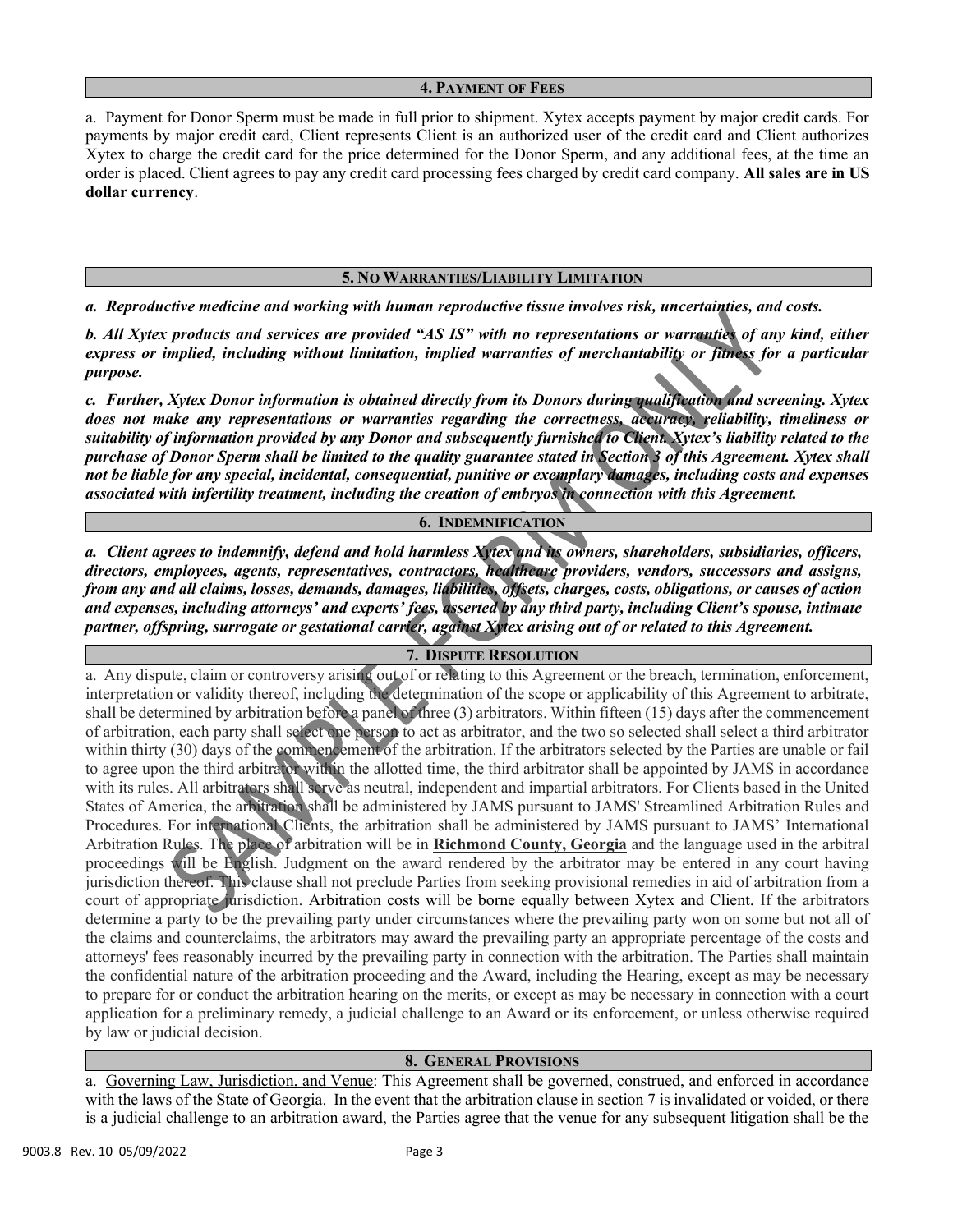state or federal courts in **Richmond County, Georgia** and the Parties agree to the personal jurisdiction in the state and federal courts in Richmond County, Georgia. The Parties further agree that they irrevocably waive any right to a jury trial.

b. Termination: Xytex may unilaterally terminate this Agreement if the Client's acts or omissions are deemed by Xytex to be harmful to Xytex's business operations or reputation.

c. Headings: The headings in this Agreement are for convenience of reference only, are not a part of this Agreement and shall not limit or otherwise affect the meaning hereof.

d. Entire/Prior Agreement: This Agreement represents the complete and exclusive statement of the mutual understanding of the Parties, and supersedes and replaces any previous Donor Sperm Services Agreement, or substantially similar agreement, entered into between Xytex and Client.

e. Severability: If any provision of this Agreement is found to be unlawful, void, invalid or for any reason unenforceable by any court, then that provision shall be deemed ineffective and severable from this Agreement only to the extent it is in contravention of applicable laws, and shall not affect the validity and enforceability of any remaining provisions hereof.

f. Compliance with Foreign Laws: Xytex does not represent its products and services are compliant with laws outside of the United States. Clients in foreign jurisdictions are ultimately responsible for compliance with local laws and should consult an attorney if appropriate.

g. Notices: Xytex shall satisfy any notice obligation or requirement under this Agreement by sending its correspondence to the most current mailing address or email address provided by Client. Client agrees to keep Xytex informed in writing during the term of this Agreement of any change in Client's pertinent contact information including, current mailing address, email address and telephone numbers. Any notices to Xytex shall be made in writing and mailed to Xytex Corporation, 1100 Emmett Street, Augusta, Georgia 30904 and emailed to info@xytex.com.

h. Binding Effect: This Agreement will be binding upon the Parties and their respective assignees, heirs, executors, and administrators.

i. Force Majeure: In no event shall Xytex be responsible or liable for any failure or delay in the performance of its obligations, arising out of or caused by, directly or indirectly, forces beyond its control, including, without limitation, strikes, work stoppages, pandemic or health emergency, accidents, acts of war or terrorism, civil or military disturbances, nuclear or natural catastrophes, weather emergencies, or acts of God, and interruptions, loss or malfunctions of utilities, communications or computer (software and hardware) services, it being understood that Xytex shall use reasonable best efforts which are consistent with accepted industry practices to resume performance as soon as practicable under the circumstances.

j. Survival: The provisions of Sections 5, 6, and 7, 8 shall expressly survive the termination of this Agreement.

k. Counterparts and Electronic Signatures: This Agreement may be executed in two or more counterparts, each of which shall be deemed an original but all of which together shall constitute one and the same Agreement. Signatures transmitted by facsimile, email or other means of electronic transmission shall be deemed for all purposes to have the same legal effect as delivery of an original executed copy of this Agreement.